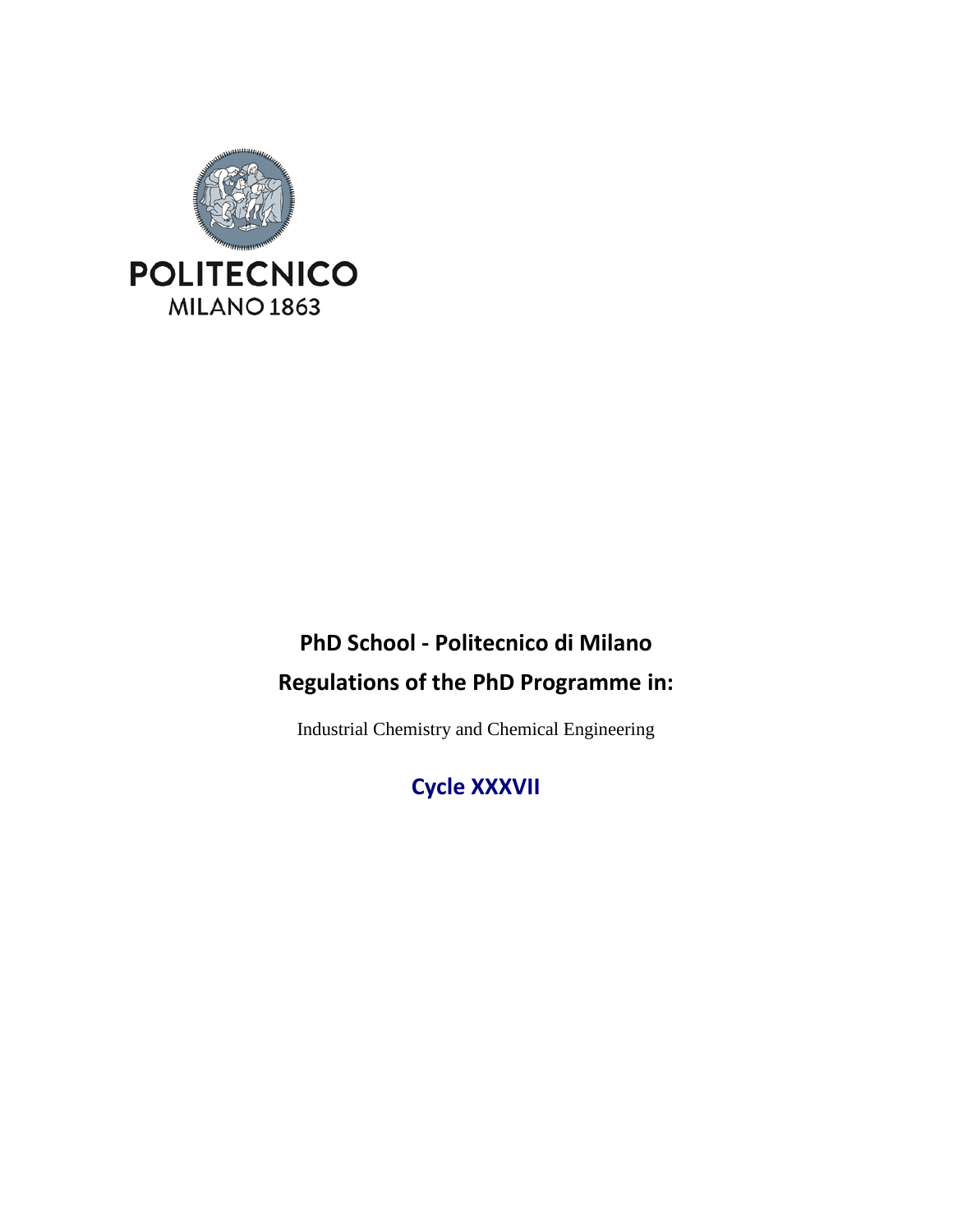## 1. General Information

PhD School - Politecnico di Milano

PhD Programme: Industrial Chemistry and Chemical Engineering

Course start: November 2021

Location of the PhD Programme: Milano Leonardo

Promoter Department: Chemistry, Material and Chemical Engineering "G. Natta"

Scientific Disciplinary Sectors

- ING-IND/23 Applied physical chemistry
- ING-IND/24 Fundamentals of chemical engineering
- ING-IND/25 Chemical plants
- ING-IND/26 Analysis, design and control of chemical processes.
- ING-IND/27 Chemical technologies
- CHIM/07 Chemical foundations of technologies

PhD School Website: **<http://www.polimi.it/phd>** PhD Programme Website: http://phd.chem.polimi.it/

Areas: Area 03 - Chemistry Area 09 - Industrial and information engineering

## 2. General presentation

The aim of the PhD is to develop a research-driven mentality through the acquisition of experience and skills in a specific research topic. This goal is pursued through the development of an original research contribution, presented through the PhD thesis. The whole activity is conducted according to the guidelines of a supervisor.

The general topic of the PhD in Industrial Chemistry and Chemical Engineering is the application of chemical, chemical-physical and engineering culture to all the activities related to the identification, synthesis, design, production and transformation of matter and energy. Basic disciplines are the necessary and fundamental tools. The goal of the PhD program is to provide students with tools for understanding, planning and managing processes and systems, but especially to develop new applications, design and feature new products and services. A variety of research topics are offered, including many areas of industrial chemistry and technology, such as: Catalysis and bio-catalysis; Biotechnology; Process development; Process safety; Food safety; Advanced materials; Human health;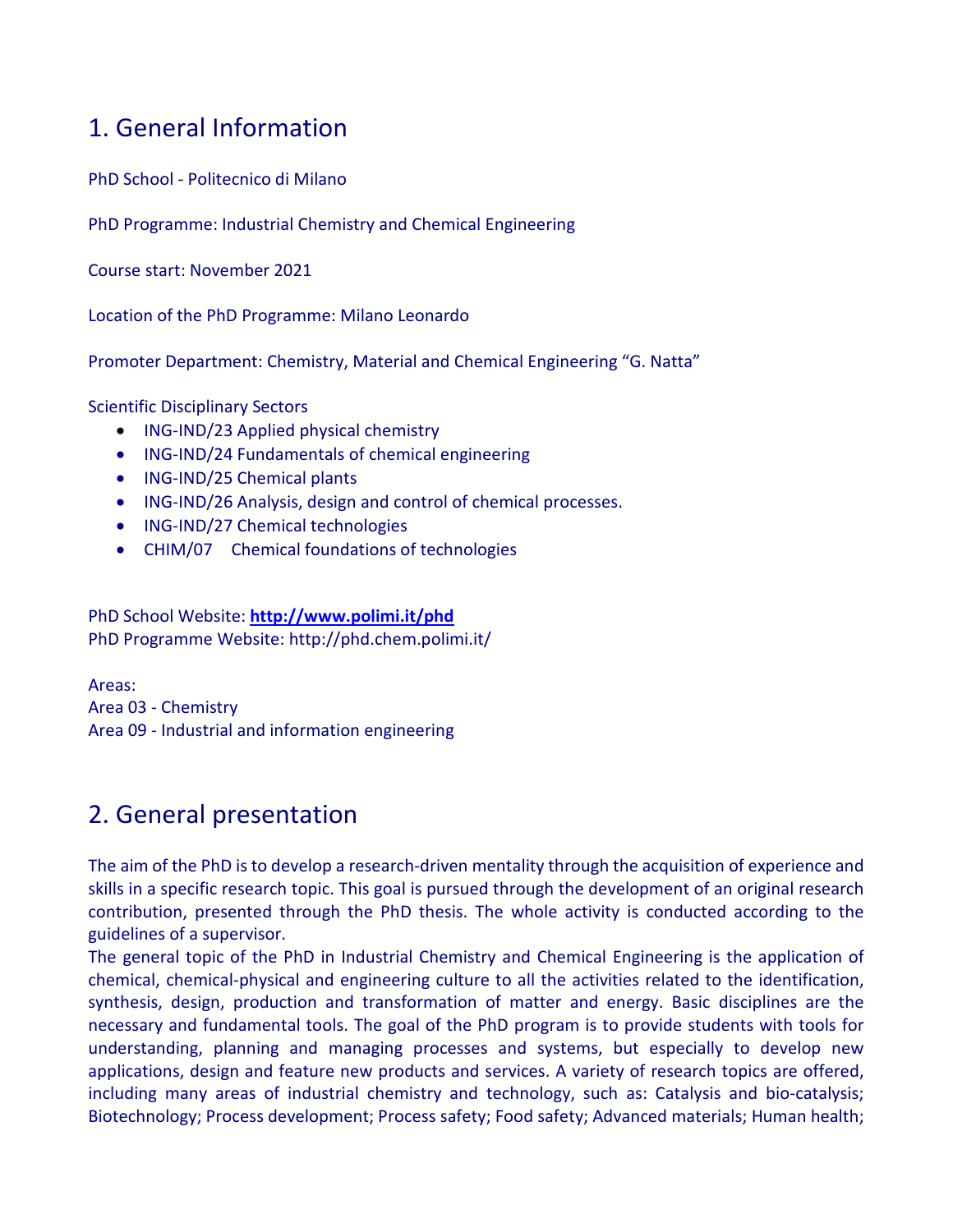Innovative and efficient energy technologies; Low-impact combustion processes; Design and conduct of systems optimizing the choice of raw materials, costs and sustainability thanks to methods derived from the big data analysis. Therefore, this study program involves not only the processes of synthesis and transformation of matter (in its broadest sense, from pharmaceuticals to materials), but also the places where these processes take place, which may be industrial plants in the proper sense (from laboratory experimentation up to industrial production including environmental concerns and safety), and natural environments (from the atmosphere to a reservoir where for instance chemical transformations of discharged pollutants take place, and the pharmacokinetics applied to the human body allows modelling and controlling the effect of a drug). In this context, the issues related to the lifecycle of the product (such as those related to quality of the product or interaction with the absorption-organ function-excretion of a drug) are also considered.

The PhD course is run by a Coordinator and a Faculty Board.

The Coordinator chairs the Faculty Board, coordinates the preparation of the annual Educational Programme and organises the general educational activities of the PhD course (see Attachment A1). The Faculty Board is responsible for the Educational programme and for teaching and administrative activities related to the PhD course (see Attachment A2).

## 3. Objectives

The study of basic disciplines is seen as a necessary tool for the rationalization of technologies and of their rational, safe and sustainable use.

The training objective is not only trivially to provide the students with tools for the understanding, planning and management of processes and systems, but also to enable them to independently develop new technological applications and to design and characterize new products and new services with such characteristics.

The qualification of a PhD student is accomplished through the development of an original research work on a specific topic typical of the Industrial Chemistry and Chemical Engineering PhD.

A list of possible and specific topics includes:

- chemistry of natural compounds;
- catalysis and bio-catalysis;
- biotechnology;
- development of innovative chemical processes;
- food safety and quality assurance;
- advanced materials;
- human health;
- innovative energy technologies, with particular attention to energy consumption;
- development of combustion processes with low environmental impact, including the internal combustion engines;
- methodologies and criteria for process and plant design and operation, considering the choice of raw materials, the cost of the process, safety issues and sustainability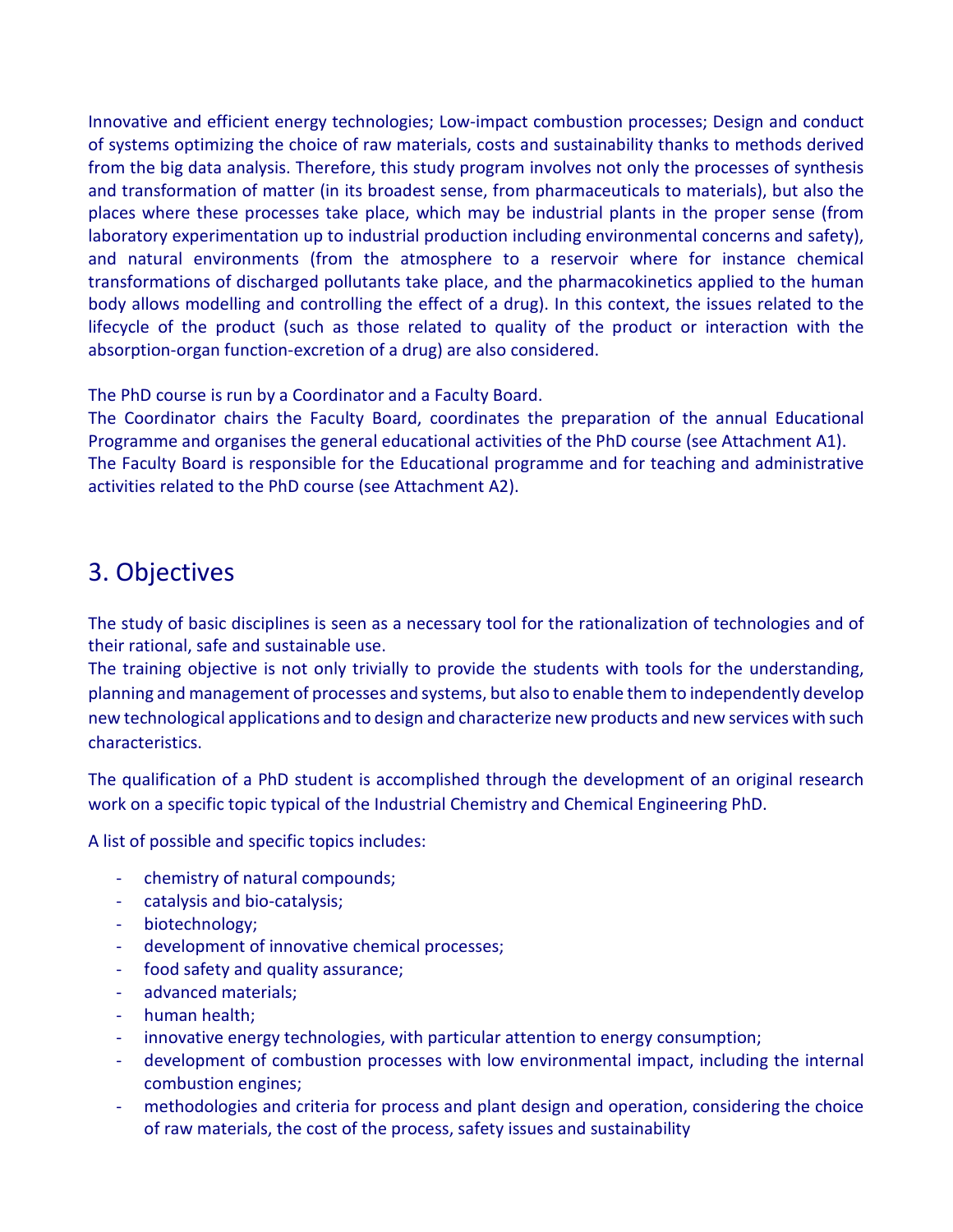- design and control of operation units and of the whole plant through mathematical modelling and computer simulation techniques;
- study of processes at the microscopic scale, deepening the thermodynamics and kinetics and using other tools from electrochemistry and materials science;
- study of electrochemical processes in an interdisciplinary and multidisciplinary approach which involves the chemical and metallurgic engineering, material engineering and energetics;
- synthesis, characterization, process technology, and use of substances;
- design based on the structures of compounds of chemical and biological interest (synthesis, processing, use);

## 4. Professional opportunities and job market

Graduated PhDs in Industrial Chemistry and Chemical Engineering have a wide range of professional opportunities, including research positions in Universities and research institutions, as well as in chemical and in engineering companies and in numerous other industrial sectors. Different and specific activities, inside different sectors, can be found in the general context characterizing the Doctoral Program in Industrial Chemistry and Chemical Engineering. Accordingly, the Research Doctors will be able to find a natural location in process companies, and in private as well as public companies and institutes, operating in the field of research, design, production, formation, control and consultancy services.

## 5. Enrolment

### **5.1 Admission requirements**

Italian and International citizens can apply. They are requested to have graduated in accordance with the pre-existing laws D.M. 3.11.1999 n. 509, or to have a Master of Science degree in accordance with D.M. 3.11.1999 n. 509, or a Master of Science in accordance with D.M. 22.10.2004 n. 270, or similar academic title obtained abroad, equivalent for duration and content to the Italian title, with an overall duration of university studies of at least five years.

The certified knowledge of the English language is a requirement for admission. Please refer to the PhD School website for details.

The admission to the programmes will be established according to the evaluation of the candidates' curricula, motivation letters, and an illustrative report about the development of a possible PhD research, which candidates will send contextually with their application to the admission announcement.

### **5.2 Admission deadlines and number of vacancies**

The number of positions is indicated in the Call for admission to the  $37<sup>th</sup>$  PhD cycle Programmes: <http://www.polimi.it/phd>

Scholarships both on general and on specific themes are available, in accordance with what is specified in the call for admission.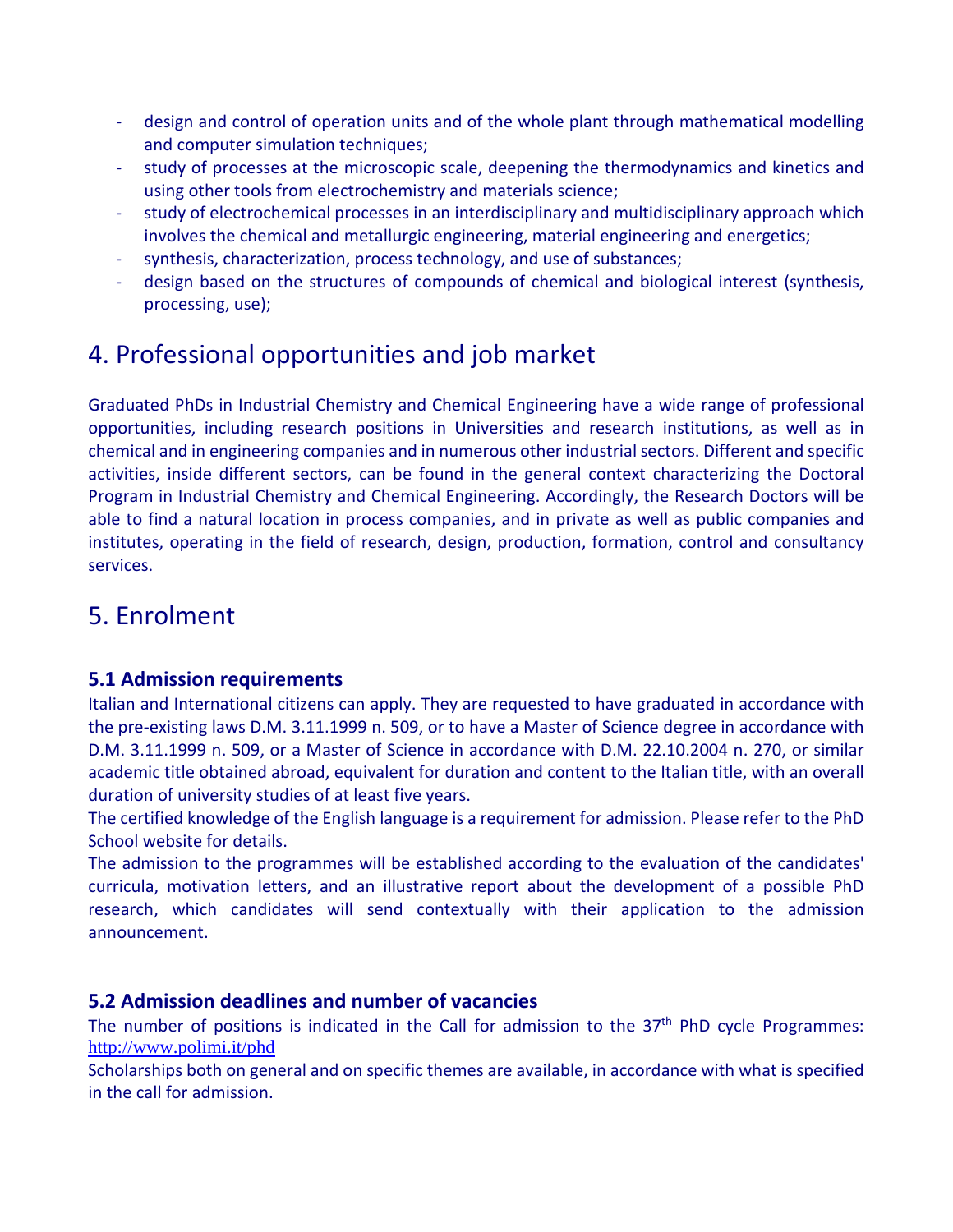## 6. Contents

### **6.1 Requirements for the PhD title achievement**

The achievement of the PhD title in Industrial Chemistry and Chemical Engineering requires a study and research activity of at least three years equivalent of full time study, research and development of PhD thesis.

PhD candidates in Industrial Chemistry and Chemical Engineering must earn a minimum of 25 course credits (see paragraph 6.3 below), and to continuously conduct studies and research.

At the beginning of the course, the Faculty Board assigns a tutor to each PhD candidate to supervise and assist him/her in the overall training programme. The tutor shall be a professor belonging to the Faculty Board. The tutors assist the candidates in the choice of courses to be included in the study plan, which is eventually submitted for approval to the Coordinator of the PhD Programme (see also section 6.4 below).

The Faculty Board may assign extra course credits to one or more candidates, in case they need to complete their preparation in specific topics, relevant for their research projects.

### **6.2 Research development**

The main aim of all Politecnico di Milano PhD programmes is the development in the candidates of a research-oriented mind-set, with expertise and skills in a specific research topic. To this end, candidates develop a problem-solving capability in complex contexts, including the capacity of performing deep problem analysis, identifying original solutions, and evaluating their applicability in practical contexts. These skills provide the PhD candidates with major opportunities of development in their research both

in the academic field, and in public and private organisations.

PhD candidates are requested to develop an original research contribution. The PhD thesis must thus contribute to increase the knowledge in the candidate's research field. Besides, it has to be coherent with the research topics developed in the Department where the PhD Programme is carried out.

The original research results are collected in the PhD thesis, where the candidate's contribution is put in perspective with respect to the research state of the art in the specific research field.

The PhD research is developed under the guidance of a supervisor, who supports the candidate in the setting-out and in the everyday activities related to the thesis development. The supervisor is not necessarily a member of the Faculty Board, and may also belong to an institution different from Politecnico di Milano. The supervisor can be supported by one or more co-supervisors.

Further activities intended to develop the candidate's personal skills and research expertise are encouraged during the PhD path.

Candidates must acquire the capability to present and discuss their work in their research community. Consequently, both the participation to international conferences and the publication of the research results in peer-reviewed journals are encouraged.

The PhD programme favors the candidates' research interactions with other groups in their research field, preferably abroad. Research visits of at least three months are strongly encouraged, as through them the candidates may acquire further skills to develop their research work and thesis.

The duration of the programme is normally three years.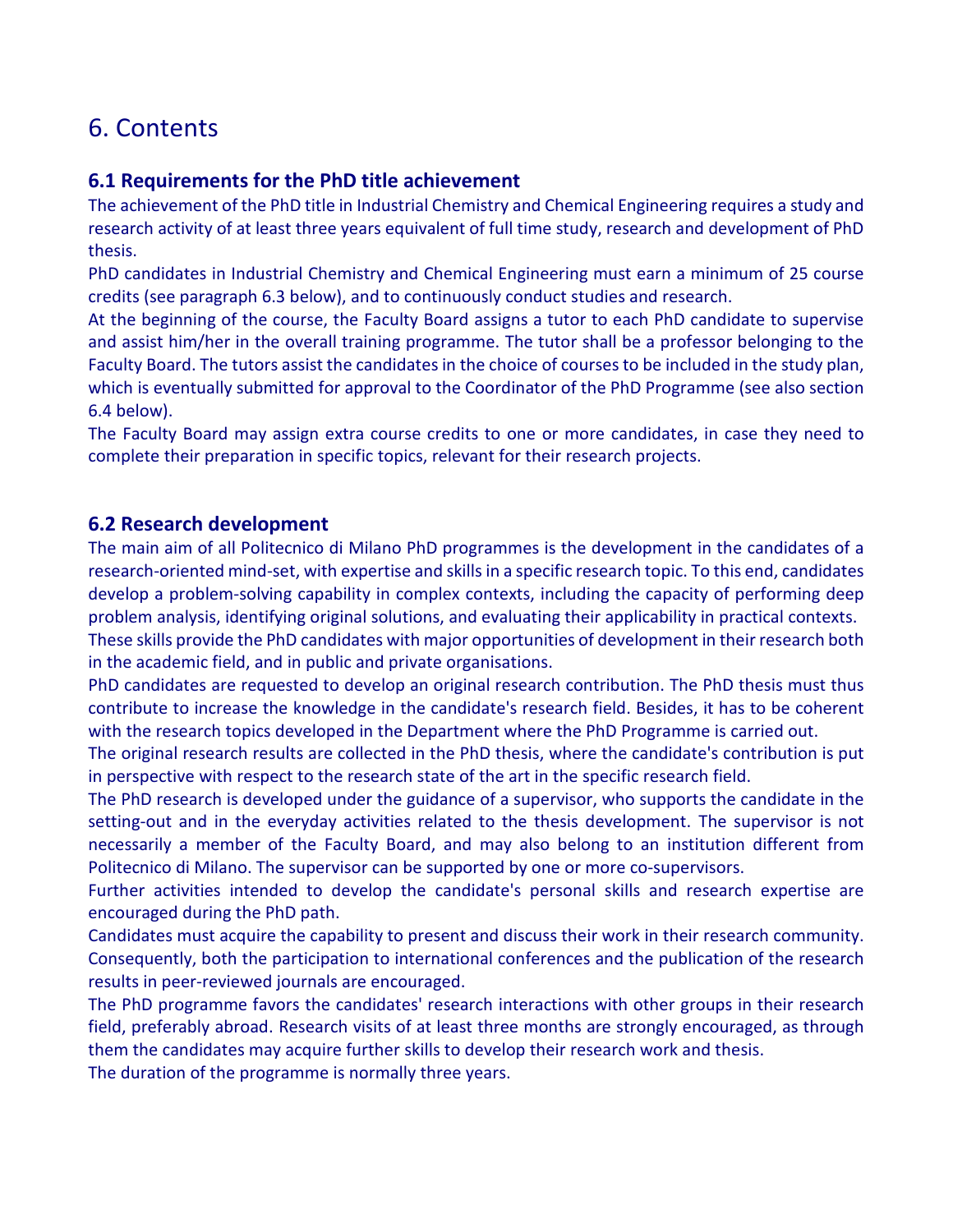### **6.3 Objectives and general framework of the teaching activities**

The PhD Programmes and the PhD School activate teaching forms of different kind and credit value, including courses, seminars, project workshops, laboratories. Teaching activities both cover the basic research issues (problems, theories, methods), which represent the founding element of the PhD Programme and identify clearly its cultural position, and deepening in a specialist way some research issues connected with the problems developed in the theses.

Lessons are usually held in English, except when indicated otherwise. The PhD programme includes at least one complete path delivered in English language.

Structured teaching activities allow to earn ECTS credits. Other activities, typically specialized and for which it is difficult to evaluate the learning and its quantification, fall within the scientific activities and are taken into account by the Faculty Board in the overall evaluation, but they do not allow to earn ECTS.

The PhD School of Politecnico di Milano proposes a set of courses aiming to train the PhD candidates in soft and transferable skills. The skills and abilities provided by these courses are expected to help candidates across different areas of their careers in order to respond to the rapidly evolving needs of the global economy and society at large. The PhD School courses activated for the 2021-2022 Academic Year are summarized in the following table.

| <b>Professor</b>           | <b>Course title</b>                                                         |
|----------------------------|-----------------------------------------------------------------------------|
| Aliverti Andrea            | <b>Ethics in Research</b>                                                   |
| Armondi Simonetta          | <b>Strengthening Critical Spatial Thinking</b>                              |
| Arnaboldi Michela          | <b>Advanced Interaction Skills for Academic Professionals</b>               |
| <b>Balducci Alessandro</b> | Approaches to Resilience: Social, Economic, Environmental and Technological |
|                            | <b>Challenges of Contemporary Human Settlements</b>                         |
| <b>Biscari Paolo</b>       | <b>English for Academic Communication</b>                                   |
| Cardilli Lorenzo           | <b>European Culture</b>                                                     |
| Chiodo Simona              | Epistemology of Scientific and Technological Research                       |
|                            | (Technologies Reshaping Humans)                                             |
| Di Blas Nicoletta          | <b>Professional Communication</b>                                           |
| <b>Gianinetto Marco</b>    | The Copernicus Green Revolution for Sustainable Development                 |
| Iarossi Maria Pompeiana    | Power of Images and Visual Communication for Research Dissemination         |
| Jacchetti Emanuela         | Communication Strategies that Score in Worldwide Academia                   |
| Lavagna Monica             | Sustainability Metrics, Life Cycle Assessment and Environmental Footprint   |
| <b>Mancini Mauro</b>       | <b>Project Management (in Action)</b>                                       |
| Masarati Pierangelo        | Ethical Aspects of Research on Dual-Use Technologies                        |
| Ossi Paolo Maria           | Sulla responsabilità della Tecnica                                          |
| Paganoni Anna Maria        | La comunicazione nella Scienza                                              |
| Pizzocaro Silvia Luisa     | Practicing Research Collaboration / La pratica della collaborazione nella   |
|                            | ricerca                                                                     |
| Raos Guido                 | Science, Technology, Society and Wikipedia                                  |
| Sancassani Susanna         | <b>Teaching Methodologies, Strategies and Styles</b>                        |
| <b>Valente Giovanni</b>    | Scientific Reasoning: Philosophy, Logic and Applications                    |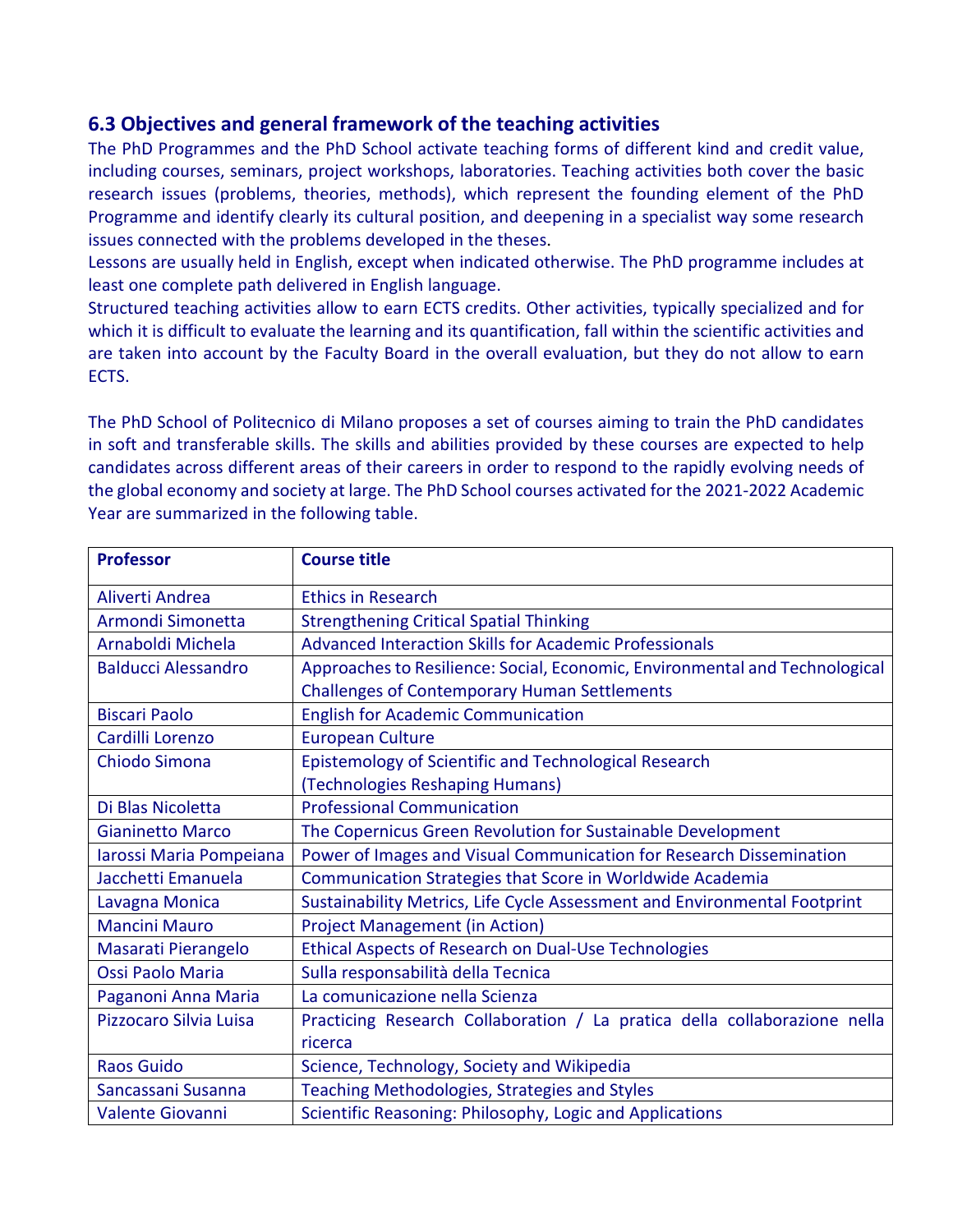|               | Volonte' Paolo Gaetano   Introduction to Academic Research |
|---------------|------------------------------------------------------------|
| Zani Maurizio | Laboratorio di insegnamento a classi numerose              |

At least 10 of the 25 course credits that each candidate is required to earn shall be obtained through soft and transferable skills courses organized by the PhD School.

Each PhD student is asked to attend the following courses: i) at least 1 course of 5 credits chosen among those offered by the *Industrial Chemistry and Chemical Engineering* (CII) doctoral program; The seminar course entitled 'Chemical Engineering Frontiers', which is made up of a series seminars kept by high profile scientists or researchers, is mandatory. The seminars will be given in the course of the whole three years of the PhD program. ii) at least 2 courses of 5 credits chosen among those offered by the Politecnico PhD school; iii) the remaining courses can be chosen among those offered by the CII doctoral program, the PhD school or the MS programs offered by Politecnico di Milano. One international school can also be attended: its length should be three days (minimum) and a certificate of attendance should be provided. The detailed list of courses can be found on the website [http://www.dottorato.polimi.it/en/phd-programmes/active-phd-programmes/industrial-chemistry](http://www.dottorato.polimi.it/en/phd-programmes/active-phd-programmes/industrial-chemistry-and-chemical-engineering/)[and-chemical-engineering/.](http://www.dottorato.polimi.it/en/phd-programmes/active-phd-programmes/industrial-chemistry-and-chemical-engineering/)

The tables below summarize the candidate's path (as regards coursework activities). At the same time, the programme foresees that the candidates are devoted to research activity in a continuous way, following the lead of their supervisors, and of the Faculty Board.

| <b>Courses</b>                              | <b>Possible details</b><br>or reference to<br>following tables | <b>Number</b><br>credits | οf<br>(25) | <b>Note</b>                                                                                                                                         |
|---------------------------------------------|----------------------------------------------------------------|--------------------------|------------|-----------------------------------------------------------------------------------------------------------------------------------------------------|
| <b>PhD School Courses</b>                   | See Table B                                                    | $10 \div 20$             |            |                                                                                                                                                     |
| Courses characterising<br>the PhD Programme | See Table A                                                    | 5:15                     |            |                                                                                                                                                     |
| Other PhD courses / MS<br>program           |                                                                | $0\div 5$                |            | See courses offered by the other<br>PhD programs at Politecnico:<br>http://www.dottorato.polimi.it/en/ph<br>d-programmes/active-phd-<br>programmes/ |
| <b>International School</b>                 |                                                                | $0\div 5$                |            | Certificate of attendance needed.<br>Minimum duration 3 days.                                                                                       |

### *First/Second Year*

### *Third year*

In the third year the candidate should be devoted entirely to the research and to the development of the PhD thesis.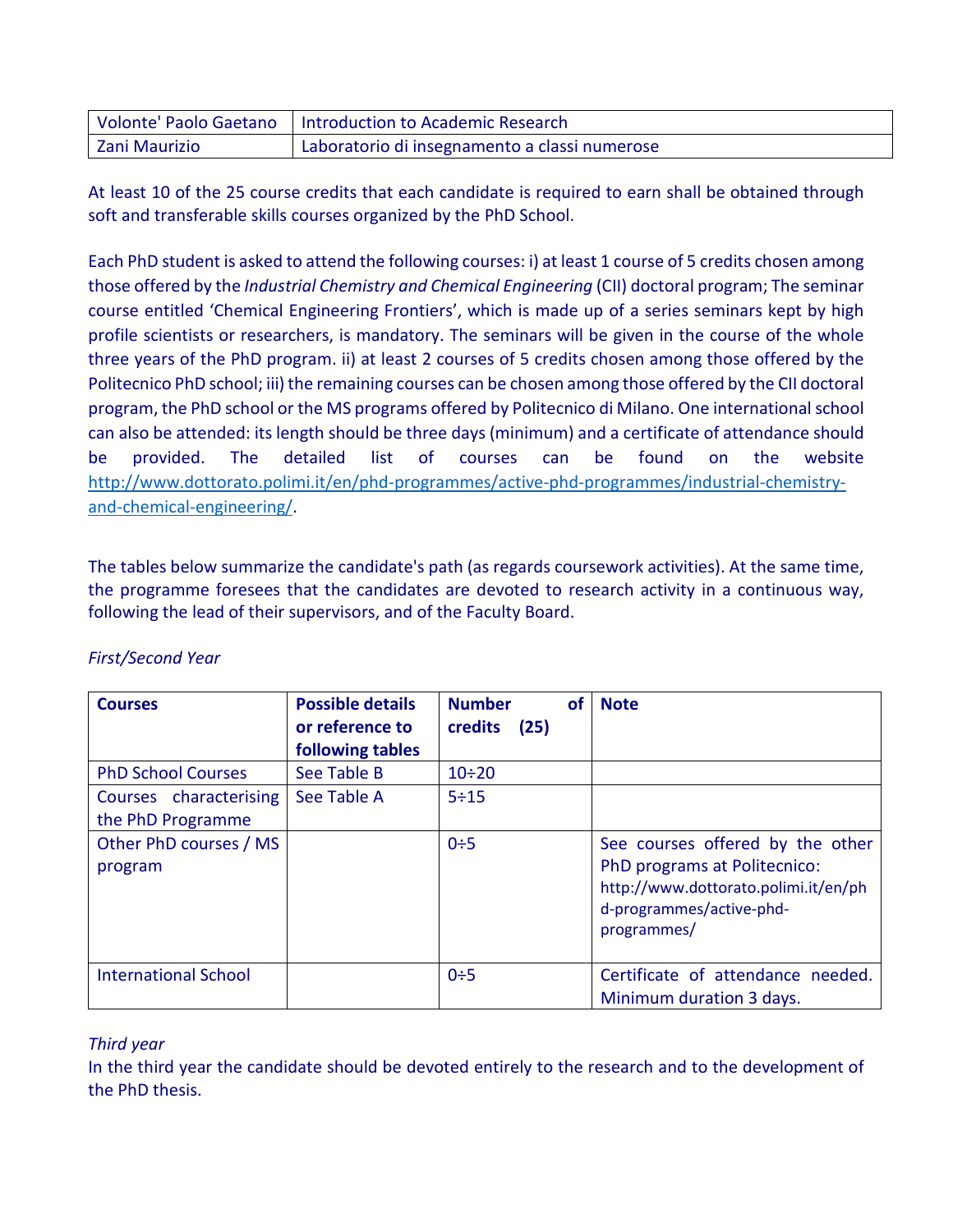#### **PhD Course List**

**A)** The PhD Programme in Industrial Chemistry and Chemical Engineering organises the **Characterising Courses** listed in table A.

For the admission to the final exam the acquisition of at least 5 credits in this list is **mandatory**.

**B)** The PhD School organises every year general and Interdoctoral courses. The acquisition of **at least 10 credits** is **mandatory** among the courses of B type*.* The list of PhD courses organized by the PhD School is available at the website <http://www.dottorato.polimi.it/en/during-your-phd/phd-school-courses>

#### **C) Other PhD courses**

A maximum of 10 mandatory credits can be obtained by choosing among courses provided by other PhD programmes at Politecnico di Milano. Additionally, these 10 credits can also be obtained attending an international school (5 credits) and/or courses offered by Politecnico di Milano, chosen among those offered inside Master of Science programs.

#### **PREPARATORY COURSES** (only if foreseen)

If the supervisor and the tutor find it useful or necessary that the candidate attends preparatory courses (chosen among the activated courses at the Politecnico di Milano) the Faculty Board of the PhD programme may assign some extra-credits to be acquired to complete the training path. The credits acquired in this way will be considered as additional, in relation to the mandatory credits to be acquired with the PhD courses.

#### **SPECIALISTIC COURSES, LONG-TRAINING SEMINARS**

The attendance of Specialist Courses, Workshops, Schools, Seminars cycles is strongly encouraged. The attendance to schools (certificate of attendance needed, minimum duration 3 days) may permit to acquire 5 credits according the modalities established by the Faculty Board concerning the evaluation. Courses and workshops can be inserted in the study plan, even if they are not evaluated (and therefore not qualified as credits), as optional "additional teaching".

The scheduled course planning for the academic year 2021-2022 follows. Other courses may be activated during the year. In this case the candidates will be promptly informed and will be allowed to insert these new courses in their study plan.

#### **Table A: PHD COURSES CHARACTERISING THE PHD PROGRAMME**

| <b>Name of the Course</b>                  | <b>Professor</b>       | <b>Academic</b> | <b>Language</b> | <b>Credits</b> |
|--------------------------------------------|------------------------|-----------------|-----------------|----------------|
|                                            |                        | Year            |                 |                |
| <b>Chemical Engineering Frontiers</b>      | Alessio Frassoldati    | 2021-2022       | English         |                |
| <b>Chemical Development and Scale-</b>     | Elisabetta Brenna      | 2021-2022       | English         |                |
| up of Fine Chemicals                       |                        |                 |                 |                |
| <b>Structured Catalysts &amp; Reactors</b> | <b>Enrico Tronconi</b> | 2021-2022       | English         |                |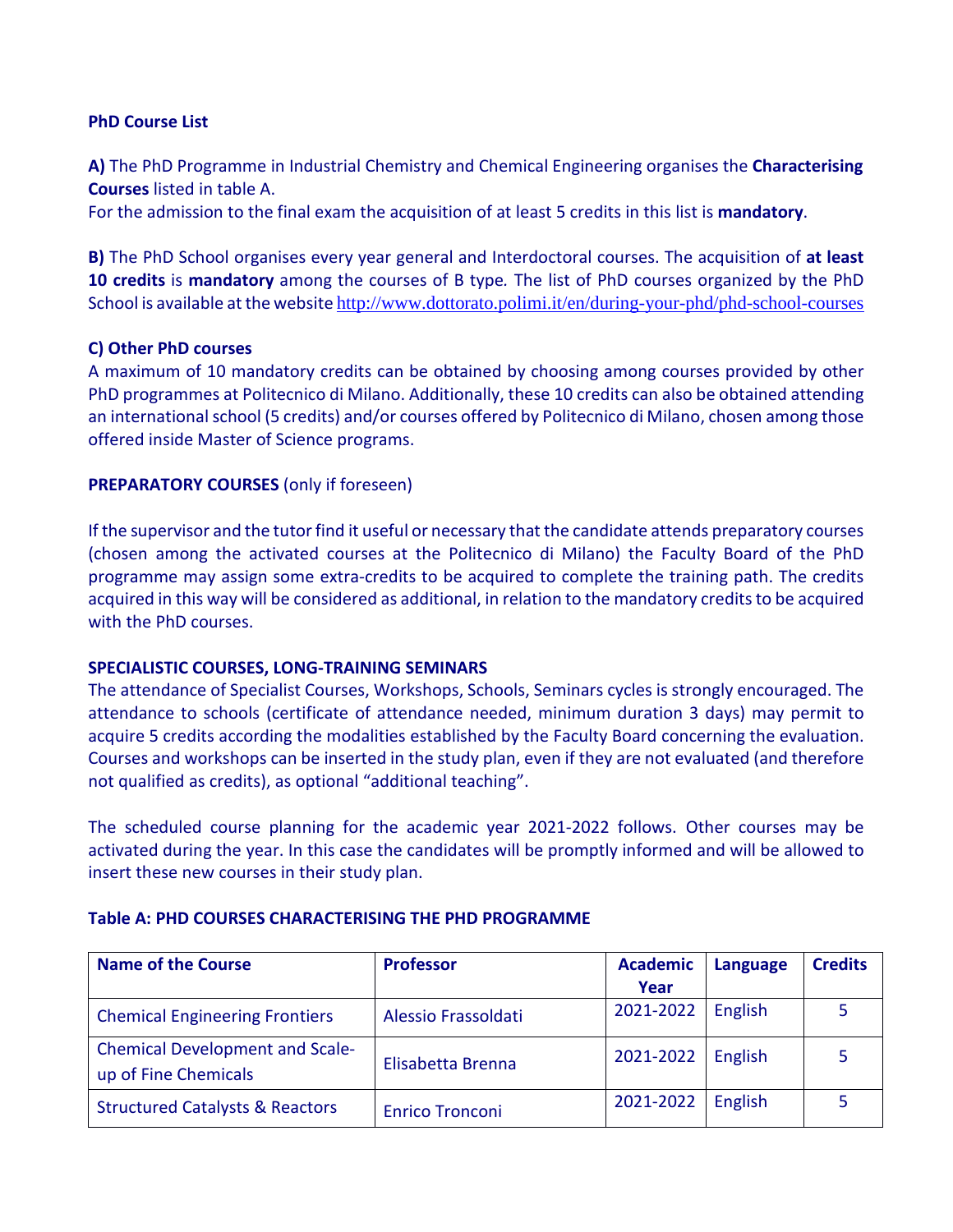|                                                  | <b>Matteo Ambrosetti</b>    |           |                |   |
|--------------------------------------------------|-----------------------------|-----------|----------------|---|
| Advanced analytical methods and<br>data analysis | <b>Andrea Mele</b>          | 2021-2022 | <b>English</b> | 5 |
|                                                  | Alberto Cuoci               |           |                |   |
| Data science in Chemical<br>Engineering          | <b>Matteo Maestri</b>       |           | <b>English</b> | 5 |
|                                                  | <b>Barbara Pernici</b>      | 2021-2022 |                |   |
|                                                  | Piercesare Secchi           |           |                |   |
|                                                  | Alessandro Stagni           |           |                |   |
| Structural characterization of                   | Francesca Baldelli Bombelli |           | English        | 5 |
| nanomaterials                                    | Giancarlo Terraneo          | 2021-2022 |                |   |
|                                                  | Claudia Pigliacelli         |           |                |   |

#### **Table B SUGGESTED CROSS –SECTORAL COURSES**

| <b>Name of the Course</b>                           | <b>Professor</b> | <b>Academic</b><br>year | <b>Language</b> | <b>Credits</b> |
|-----------------------------------------------------|------------------|-------------------------|-----------------|----------------|
|                                                     |                  |                         |                 |                |
| <b>Ethics in Research</b>                           | Aliverti         | 2021-2022               | <b>English</b>  | 5              |
| <b>Strengthening Critical Spatial Thinking</b>      | Armondi          | 2021-2022               | <b>English</b>  | 5              |
| <b>Advanced Interaction Skills for Academic</b>     | Arnaboldi        | 2021-2022               | <b>English</b>  | 5              |
| <b>Professionals</b>                                |                  |                         |                 |                |
| Approaches to Resilience: Social, Economic,         |                  |                         |                 |                |
| Environmental and Technological Challenges of       | <b>Balducci</b>  | 2021-2022               | <b>English</b>  | 5              |
| <b>Contemporary Human Settlements</b>               |                  |                         |                 |                |
| <b>English for Academic Communication</b>           | <b>Biscari</b>   | 2021-2022               | <b>English</b>  | 5              |
| <b>European Culture</b>                             | Cardilli         | 2021-2022               |                 |                |
| <b>Epistemology of Scientific and Technological</b> |                  | 2021-2022               |                 | 5              |
| Research (Technologies Reshaping Humans)            | Chiodo           |                         | <b>English</b>  |                |
| <b>Professional Communication</b>                   | Di Blas          | 2021-2022               | <b>English</b>  | 5              |
| The Copernicus Green Revolution for Sustainable     | Gianinetto       | 2021-2022               |                 | 5              |
| Development                                         |                  |                         | <b>English</b>  |                |
| Power of Images and Visual Communication for        | larossi          | 2021-2022               | <b>English</b>  | 5              |
| <b>Research Dissemination</b>                       |                  |                         |                 |                |
| Communication Strategies that Score in Worldwide    | Jacchetti        | 2021-2022               | <b>English</b>  | 5              |
| Academia                                            |                  |                         |                 |                |
| Sustainability Metrics, Life Cycle Assessment and   | Lavagna          | 2021-2022               | <b>English</b>  | 5              |
| <b>Environmental Footprint</b>                      |                  |                         |                 |                |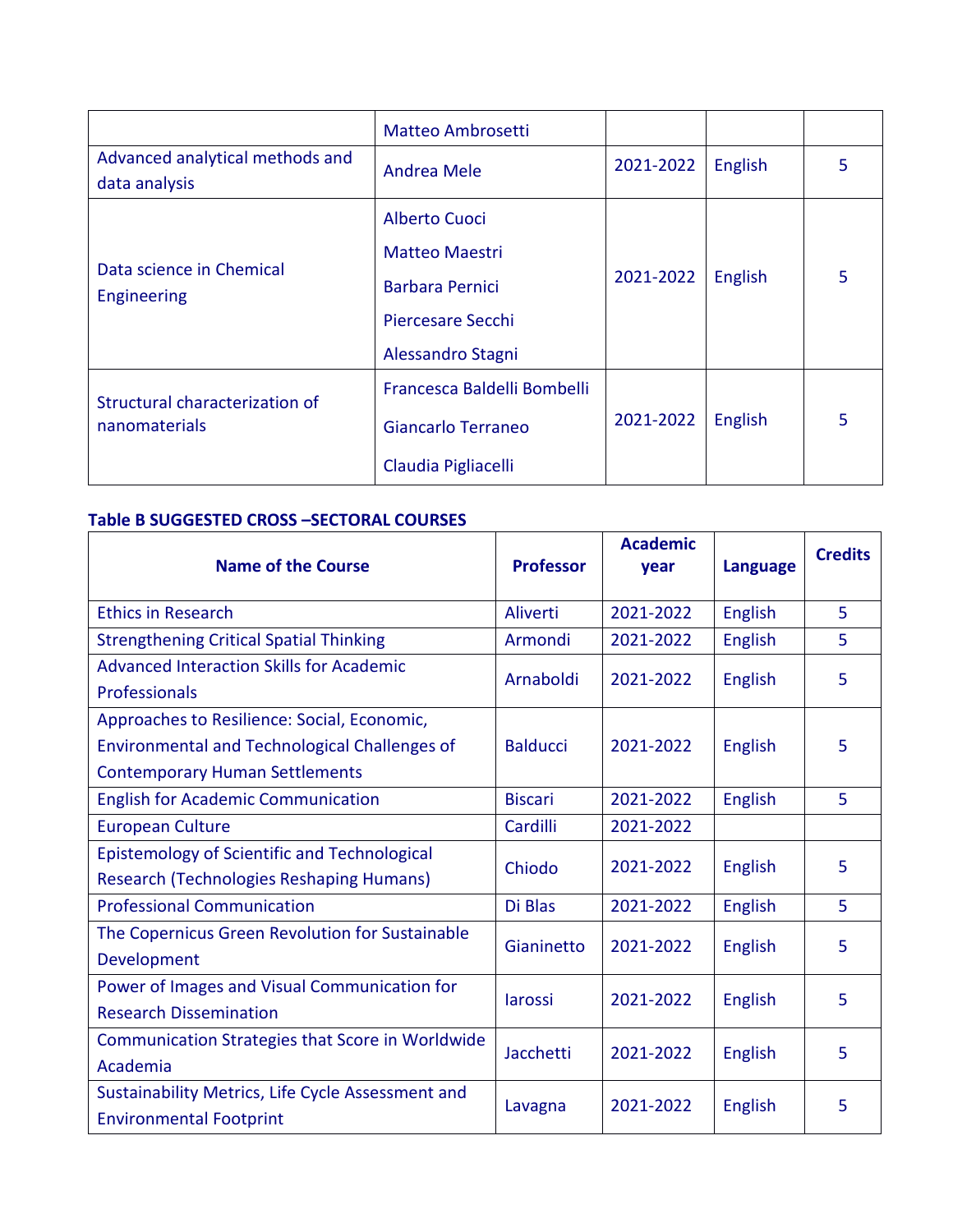| <b>Project Management (in Action)</b>                                                | Mancini         | 2021-2022 | <b>English</b>             | 5  |
|--------------------------------------------------------------------------------------|-----------------|-----------|----------------------------|----|
| Ethical Aspects of Research on Dual-Use<br><b>Technologies</b>                       | <b>Masarati</b> | 2021-2022 | English                    | 5. |
| Sulla responsabilità della Tecnica                                                   | Ossi            | 2021-2022 | <b>Italian</b>             | 5  |
| La comunicazione nella Scienza                                                       | Paganoni        | 2021-2022 | <b>Italian</b>             | 5. |
| Practicing Research Collaboration / La pratica della<br>collaborazione nella ricerca | Pizzoccaro      | 2021-2022 | English/<br><b>Italian</b> | 5  |
| Science, Technology, Society and Wikipedia                                           | <b>Raos</b>     | 2021-2022 | English                    | 5  |
| Teaching Methodologies, Strategies and Styles                                        | Sancassani      | 2021-2022 | <b>English</b>             | 5  |
| Scientific Reasoning: Philosophy, Logic and<br><b>Applications</b>                   | Valente         | 2021-2022 | <b>English</b>             | 5. |
| <b>Introduction to Academic Research</b>                                             | Volontè         | 2021-2022 | <b>English</b>             | 5  |
| Laboratorio di insegnamento a classi numerose                                        | Zani            | 2021-2022 | <b>Italian</b>             | 5  |

### **6.4 Presentation of the study plan**

PhD candidates must submit a study plan, which may be revised periodically (approximately every three months), in order to adequate them to possible changes in the course list, or to needs motivated by the development of their PhD career. The study plans must be approved by the PhD programme Coordinator, according to the modalities established by the Faculty Board of the PhD Programme itself.

### **6.5 Yearly evaluations**

Candidates present their work to the Faculty Board at least once a year. In particular, the candidates must pass an annual evaluation in order to be admitted to the following PhD year. The third year evaluation establishes the candidate's admission to the final PhD defense.

As a result of each annual evaluation, the candidates who pass the exam receive an evaluation (A/B/C/D) and may proceed with the enrolment at the following year. Candidates who do not pass the exam are qualified either as "Repeating candidate"(Er) or "not able to carry on with the PhD (Ei)". In the former case (Er), the candidates are allowed to repeat the PhD year at most once. The PhD scholarships – if any – are suspended during the repetition year. In the latter case (Ei) the candidates are excluded from the PhD programme and lose their scholarships – if any.

In case the Faculty Board holds appropriate to assign directly an exclusion evaluation (Ei) without a previous repetition year, the request must be properly motivated, and validated by the PhD School.

After the final year, candidates who have achieved sufficient results but need more time to conclude their research work and write their theses, may obtain the admission to a further year.

### **6.6 PhD thesis preparation**

The main objective of the PhD career is the development of an original research contribute. The PhD thesis is expected to contribute to the advance of the knowledge in the candidate's research field. The PhD study and research work is carried out, full time, during the three years of the PhD course.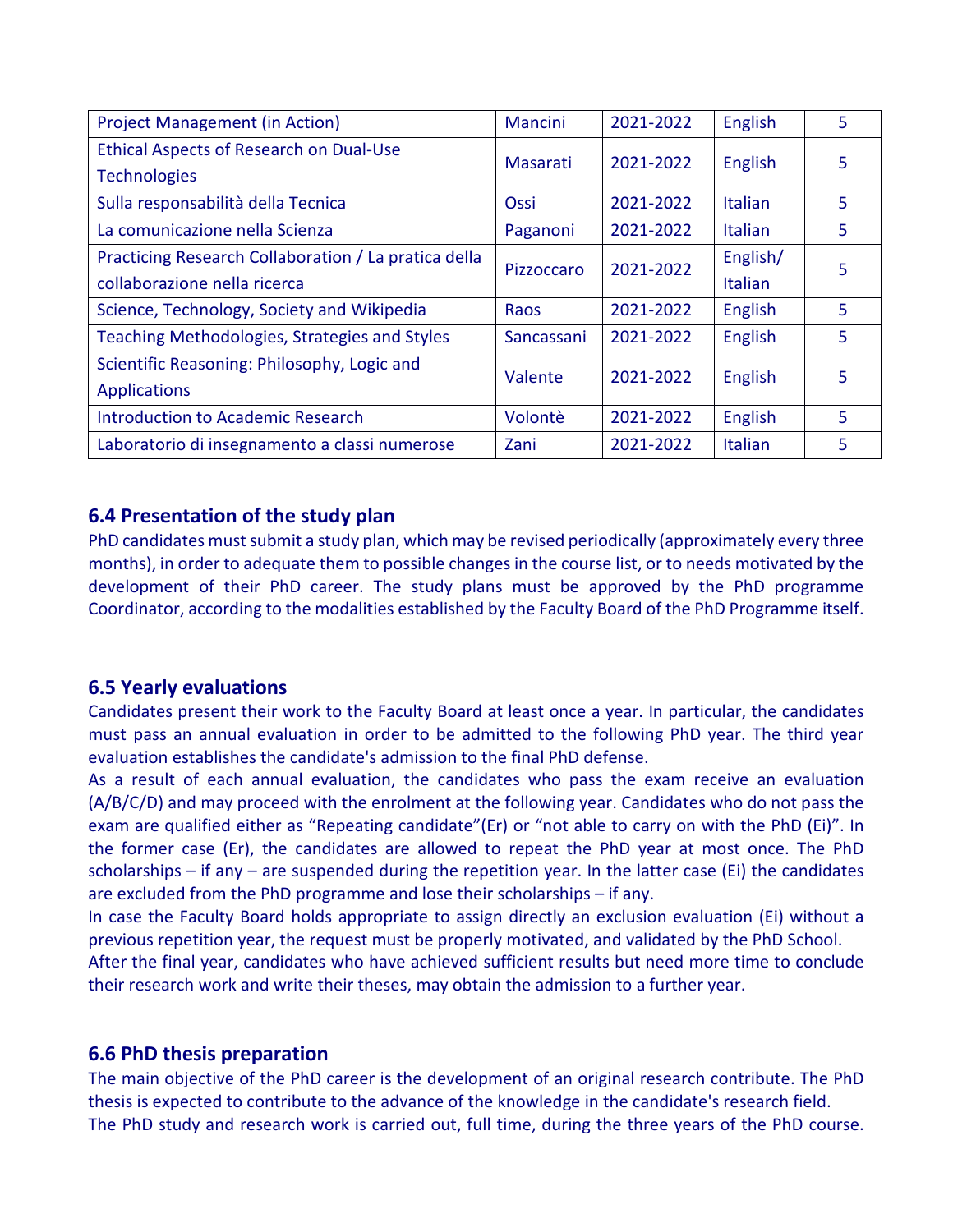Stages or study periods in (Italian or International) companies or external Institutions may complete the candidate's preparation.

The resulting theses need to be coherent with the research issues developed in the Department where the PhD programme is developed.

The candidate must present an original thesis, discuss its contribution to the state of the art in the research field in the research community.

The PhD research is developed following the lead of a supervisor, who supports the candidate in the setting out and in the everyday activities regarding the thesis development.

At the conclusion of the PhD studies, the Faculty Board evaluates the candidates. Candidates who receive a positive evaluation submit their theses to two external reviewers for refereeing. If the evaluation provided by the reviewers is positive (o after the revisions required by the external reviewers), the candidates defend their thesis in a final exam, in front of a Committee composed of three members (at least two of which must be external experts).

## 7. Laboratories, PhD Secretary Services

PhD students in Industrial Chemistry and Chemical Engineering can attend the laboratories of the Department of Chemistry, Materials and Chemical Engineering (http://www.chem.polimi.it/) and those of the Laboratory of Catalysis and Catalytic Processes (http://www.lccp.polimi.it/) at the Energy Department.

| <b>PhD Secretary Services:</b> | Katia De Vettori          |
|--------------------------------|---------------------------|
|                                | Email: Phd-CIIC@polimi.it |
|                                | Phone: +39 0223994771     |

## 8. Internationalisation and inter-sectoriality

Carrying out study and research activities at external laboratories is strongly recommended.

Politecnico di Milano supports joint PhD paths with International Institutions, as well as Joint and Double PhD programmes. Further information is available on the PhD School website and on the PhD programme website.

More specifically, the PhD programme in Industrial Chemistry and Chemical Engineering collaborates and has active joint PhD paths with Université Libre de Bruxelles ULB (Belgium), INPT Tolouse (France), Delft University (Netherlands) and ETH Zurich (Switzerland).

The collaboration with Delft is part of the Marie Curie project "Codobio" (https://www.codobio.eu/). This project started during 2019 and will be carried out over a period of 4 years. The main objective is to deliver a new generation of creative, entrepreneurial, highly-skilled and innovative Early Stage Researchers (ESRs) that are able to face the future transition challenges and to greatly contribute to the knowledge-based economy and digitized environment in manufacturing and society in general. In the proposed research programme, the most urgent questions in continuous downstream processing will be addressed: Process control and modelling; miniaturization, scale-up and scale-down of; process design and development of integrated continuous downstream processes. The network consists of 6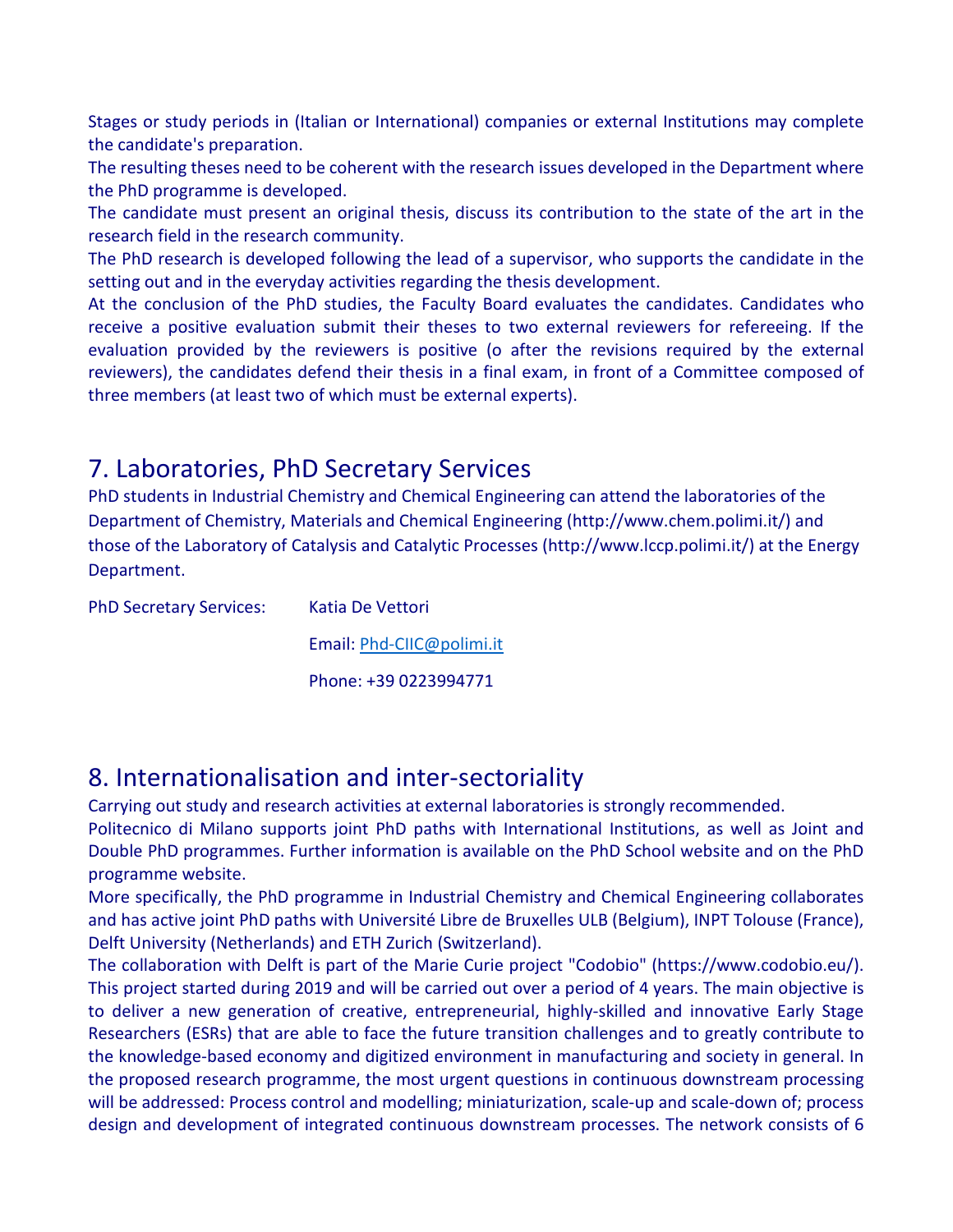academic and 3 industrial beneficiaries, and numerous partners from 9 different countries in Europe. Additional collaborations are also active with ULB are in the fields of safety engineering, combustion biopolymers and supramolecular chemistry. Two agreements were recently signed for double doctorate students between ULB and Politecnico.

A co-tutelle doctorate agreement has been signed with the Institut National Polytechnique of Toulouse (INPT). The research activities involved in this cooperation are relevant topics in industrial and process engineering, such as Optimal design of flexible and operable biorefinery processes.

The PhD program is also frequently involved in numerous collaborations with international universities and research centers, often as project partners inside European programs (FP7, H2020 etc.) or with dedicated joint projects. As a matter of example, a brief list of other international universities with which the PhD program maintains systematic research collaborations is:

| <b>ETH Zurich</b>             | Switzerland            | Numerous collaborations, which include<br>joint publications, and exchange of PhD<br>students and faculties. Parntner of the<br>Marie Curie program "Codobio".                              |
|-------------------------------|------------------------|---------------------------------------------------------------------------------------------------------------------------------------------------------------------------------------------|
| <b>Stanford University</b>    | <b>USA</b>             | Numerous collaborations, which include<br>joint publications, and exchange of PhD<br>students and faculties.                                                                                |
| <b>MIT Boston</b>             | <b>USA</b>             | Numerous collaborations, which include<br>joint publications, and exchange of PhD<br>students and faculties supported by the<br>"Progetto Rocca MIT-Politecnico"                            |
| <b>Cambridge University</b>   | <b>UK</b>              | Numerous collaborations, which include<br>joint publications, and exchange of PhD<br>students and faculties.                                                                                |
| <b>Ghent University</b>       | <b>Belgium</b>         | Joint research activities inside EU H2020<br>projects, and previous Marie Curie<br>programs.                                                                                                |
| <b>Delft University</b>       | <b>The Netherlands</b> | different<br>joint<br>research<br><b>Numerous</b><br>activities, usually associated to ongoing<br>EU H2020 projects, and Marie Curie<br>program "Codobio".                                  |
| Université Libre de Bruxelles | <b>Belgium</b>         | <b>Collaborations</b><br>co-tutelle<br>PhD<br>and<br>positions are active with ULB in the fields<br>of safety engineering, combustion<br>biopolymers<br>supramolecular<br>and<br>chemistry. |

Interaction with and exposure to non-academic sectors provides significant benefits to doctoral candidates as well as to research and innovation intensive employment sectors. Direct exposure to the challenges and opportunities in non-academic sectors of the economy and society at large is fostered by networking, connectivity, inter-sectoral mobility and wide access to knowledge. In particular, the PhD programme in Industrial Chemistry and Chemical Engineering collaborates with the following Research Agencies and/or Industrial partners.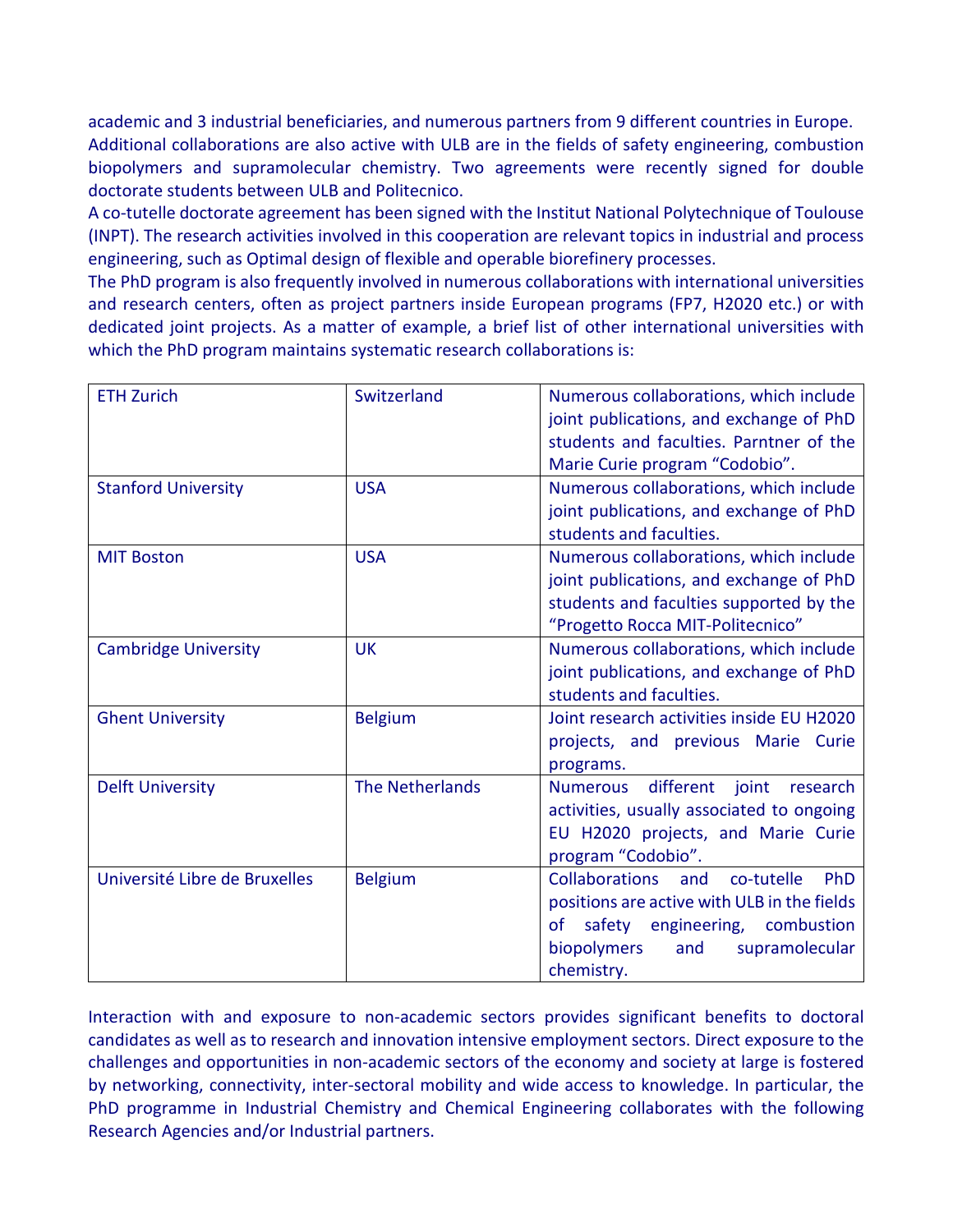Pirelli Tyre SpA: Pirelli Tire SpA part of the Pirelli Group and is one of the largest operator in the tyre market worldwide, particularly in high range segments with a high technological content. This company therefore invests significantly in R&D, and has collaborations with several universities and research centres, depending on the various specializations and the numerous research themes that are relevant for the tyre technology field. Joint research activities are carried out both in the company laboratories in the CMIC department of Politecnico, on the basis of the agreement between Pirelli for the PhD program in Industrial Chemistry and Chemical Engineering of Politecnico di Milano.

Humanitas collaborates with the PhD programme in Industrial Chemistry and Chemical Engineering on research about the role of the physicochemical microenvironment in biofilm formation structurefunction relationships in both chemical and biological systems. Both partners provided funding for several scholarships to the PhD program in Industrial Chemistry and Chemical Engineering.

ENI SpA supports different PhD positions in the PhD programme in Industrial Chemistry and Chemical Engineering, promoting researches on biomass pyrolysis and plastic waste recycle, reforming processes and and vapor-liquid equilibria of mixtures involved in biofuel production. Moreover, the engineering company Jacobs collaborates with the PhD programme in Industrial Chemistry and Chemical Engineering on research about chromatographic processes. Finally, the pharmaceutical company Bracco SpA collaborates with the PhD programme in Industrial Chemistry and Chemical Engineering with the direct support of two PhD positions on the synthesis of innovative contrasting agents.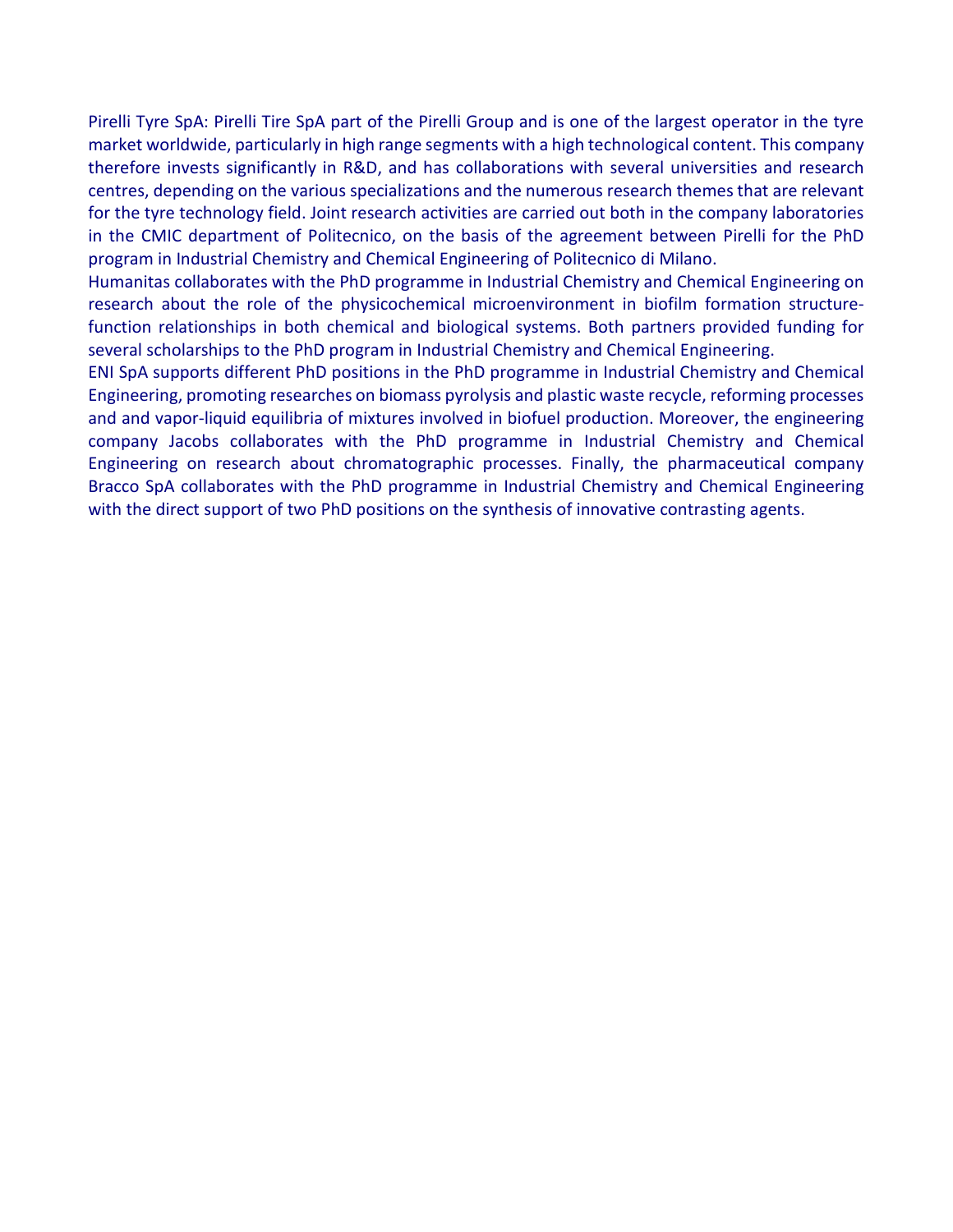## Attachment A1 – PhD Programme Coordinator

Prof. Alessio Frassoldati, full Professor at Politecnico di Milano, Department of Chemistry, Materials and Chemical Engineering "G. Natta"

E-mail: alessio.frassoldati@polimi.it

Master Degree in chemical engineering at Politecnico di Milano in 1999. PhD in Chemical Engineering at Politecnico di Milano in 2004. Visiting Scholar at the Center for Energy Research (CER) - University of California, San Diego in 2003.

#### TEACHING ACTIVITY

Teaching activities for students in safety engineering and chemical engineering (unit operations, error analysis, fire safety). Teaching activity in national and international schools for PhD students in the field of combustion.

#### RESEARCH ACTIVITY

The scientific production includes about 130 papers on international journals, more than 100 contributions in proceedings of international congresses and a patent (EP2592362A1). The research topics are related to detailed kinetic and fluidynamics analysis of combustion processes, including renewable fuels, the evaluation of pollutant formation and safety.

#### AWARDS

Sugden Award (2013) assigned by the "British Section of The Combustion Institute". The Research Excellence Award (2020) assigned by the "The Combustion Institute".

#### **SERVICE**

-Member of PhD Board at Politecnico di Milano and responsible of the coordination of the PhD programme in Industrial Chemistry and Chemical Engineering.

-Members of the Silver medal Committee of the International Combustion Institute, year 2020. -Member of the Board of the Italian Section of the Combustion Institute.

-Members for the Bernard Lewis Fellowship Committee of the International Combustion Institute, years 2014, 2016, 2018.

#### RECENT RESEARCH PROJECTS FUNDED

• 2017-2020. H2020 H2020-MG-2016-2017 project Jetscreen (723525): JET Fuel SCREENing and Optimization. Role: leading participant 200 keuro.

• 2016-2020. H2020-IND-CE-2016-17 project IMPROOF (723706): Integrated model guided process optimization of steam cracking furnaces. Role: participant, 514 keuro.

• 2016-2020. H2020 H2020-LCE-2015 project Residue2Heat: Renewable residential heating with fast pyrolysis bio-oil. Role: participant and WP leader, 330 keuro.

• 2014-2018. MSCA-ITN-2014-EJD Horizon 2020 grant nr. 643134: Clean Gas (Combustion for Low Emission Applications of Natural Gas). Role: participant, total grant 3730 keuro (Polimi grant 1015 keuro). Involved partners: Technische Universität Darmstadt, CentraleSupélec, Université Libre de Bruxelles, Ansaldo, Rolls-Royce, Numeca, TIME association.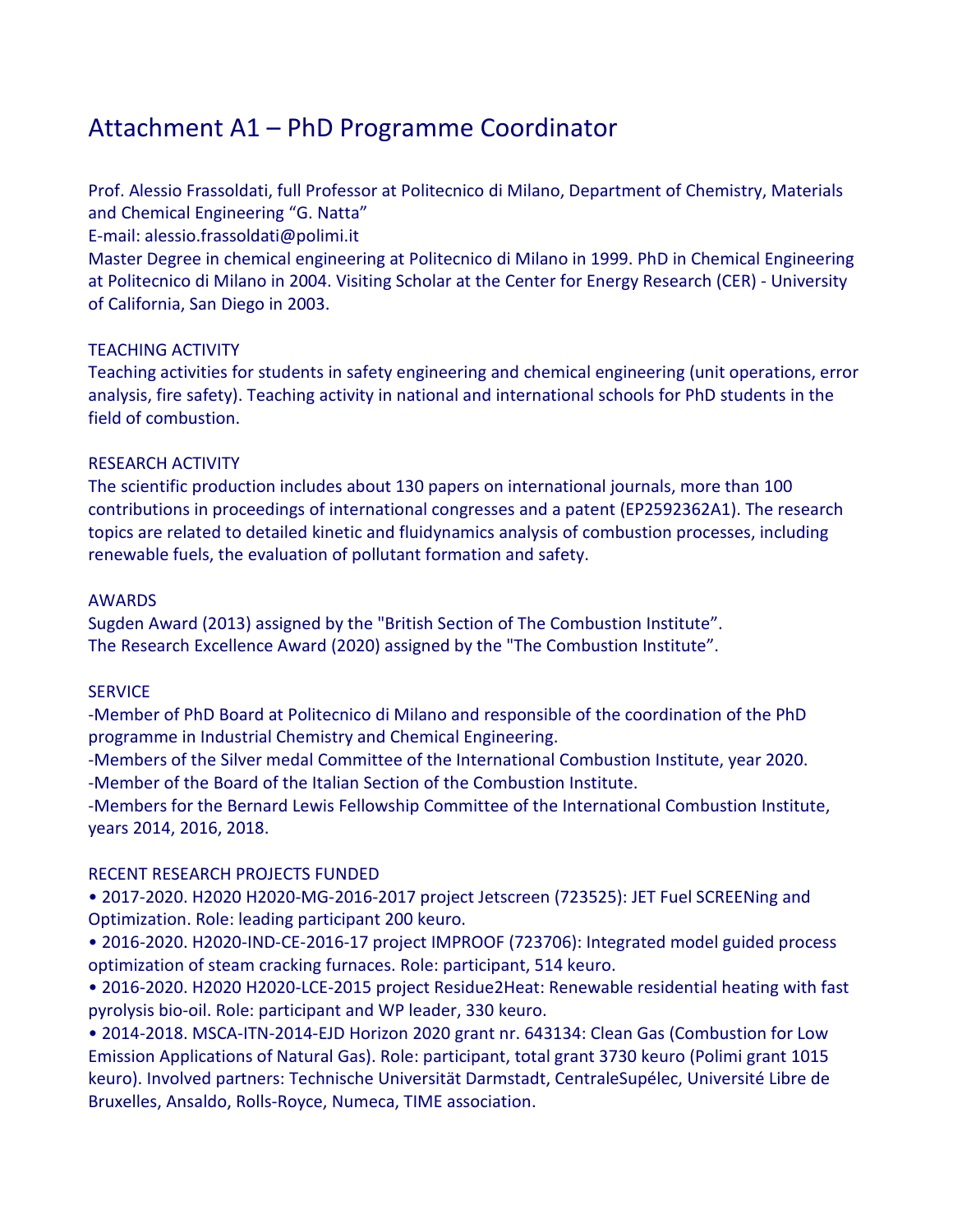#### RECENT INDUSTRY GRANTS

2020. MORE srl: H2 and H2/CH4 oxy-combustion.

2020. Technital SpA: Risk Analysis for Immersed Tunnel.

2019. Brembo SpA: Fluidynamic and kinetic study of industrial and lab-scale (CVI) reactors.

2018. Brembo SpA: Fluidynamic and kinetic study of Standard (CVI) reactors.

2017. Brembo SpA: Fluidynamic study of Chemical Vapor Infiltration (CVI) reactors.

2016. Brembo SpA: Modelling of Chemical Vapor Infiltration (CVI) reactors.

2015. KT-Kinetics Technology: Study of the Thermal Incinerator installed in a Sulphur Recovery Unit.

2014. Polaris srl: Evaluation of flammability limits of gaseous mixtures.

## Attachment A2 – PhD Faculty Board

| <b>Name</b>                                    | <b>Affiliation</b>    | <b>Scientific Disciplinary Sector</b>                         |
|------------------------------------------------|-----------------------|---------------------------------------------------------------|
| Frassoldati<br><b>Alessio</b><br>(coordinator) | Politecnico di Milano | ING-IND/25 Chemical plants                                    |
| <b>Beretta Alessandra</b>                      | Politecnico di Milano | ING-IND/27 Chemical technologies                              |
| <b>Bozzano Giulia</b>                          | Politecnico di Milano | ING-IND/24 Fundamentals of chemical engineering               |
| <b>Brenna Elisabetta</b>                       | Politecnico di Milano | CHIM/07 Chemical foundations of technologies                  |
| <b>Busini Valentina</b>                        | Politecnico di Milano | ING-IND/24 Fundamentals of chemical engineering               |
| Cavallotti Carlo                               | Politecnico di Milano | ING-IND/24 Fundamentals of chemical engineering               |
| Cellesi Francesco                              | Politecnico di Milano | ING-IND/23 Applied physical chemistry                         |
| Cuoci Alberto                                  | Politecnico di Milano | ING-IND/24 Fundamentals of chemical engineering               |
| Galimberti Maurizio                            | Politecnico di Milano | CHIM/07 Chemical foundations of technologies                  |
| <b>Gatti Francesco</b>                         | Politecnico di Milano | CHIM/06 Organic chemistry                                     |
| Lietti Luca                                    | Politecnico di Milano | ING-IND/27 Chemical technologies                              |
| <b>Manca Davide</b>                            | Politecnico di Milano | ING-IND/26 Analysis, design and control of chemical processes |
| <b>Maestri Matteo</b>                          | Politecnico di Milano | ING-IND/27 Chemical technologies                              |
| Mele Andrea                                    | Politecnico di Milano | CHIM/07 Chemical foundations of technologies                  |
| <b>Mehl Marco</b>                              | Politecnico di Milano | ING-IND/25 Chemical plants                                    |
| Metrangolo Pierangelo                          | Politecnico di Milano | CHIM/07 Chemical foundations of technologies                  |
| Morbidelli Massimo                             | Politecnico di Milano | ING-IND/23 Applied physical chemistry                         |
| Moscatelli Davide                              | Politecnico di Milano | ING-IND/23 Applied physical chemistry                         |
| Nova Isabella                                  | Politecnico di Milano | ING-IND/27 Chimica Industriale e Tecnologica                  |
| <b>Punta Carlo</b>                             | Politecnico di Milano | CHIM/07 Chemical foundations of technologies                  |
| <b>Resnati Giuseppe</b>                        | Politecnico di Milano | CHIM/07 Chemical foundations of technologies                  |
| Sironi Selena                                  | Politecnico di Milano | ING-IND/23 Applied physical chemistry                         |
| <b>Terraneo Giancarlo</b>                      | Politecnico di Milano | CHIM/07 Chemical foundations of technologies                  |
| <b>Tronconi Enrico</b>                         | Politecnico di Milano | ING-IND/27 Chemical technologies                              |

Description of the composition of the Faculty Board